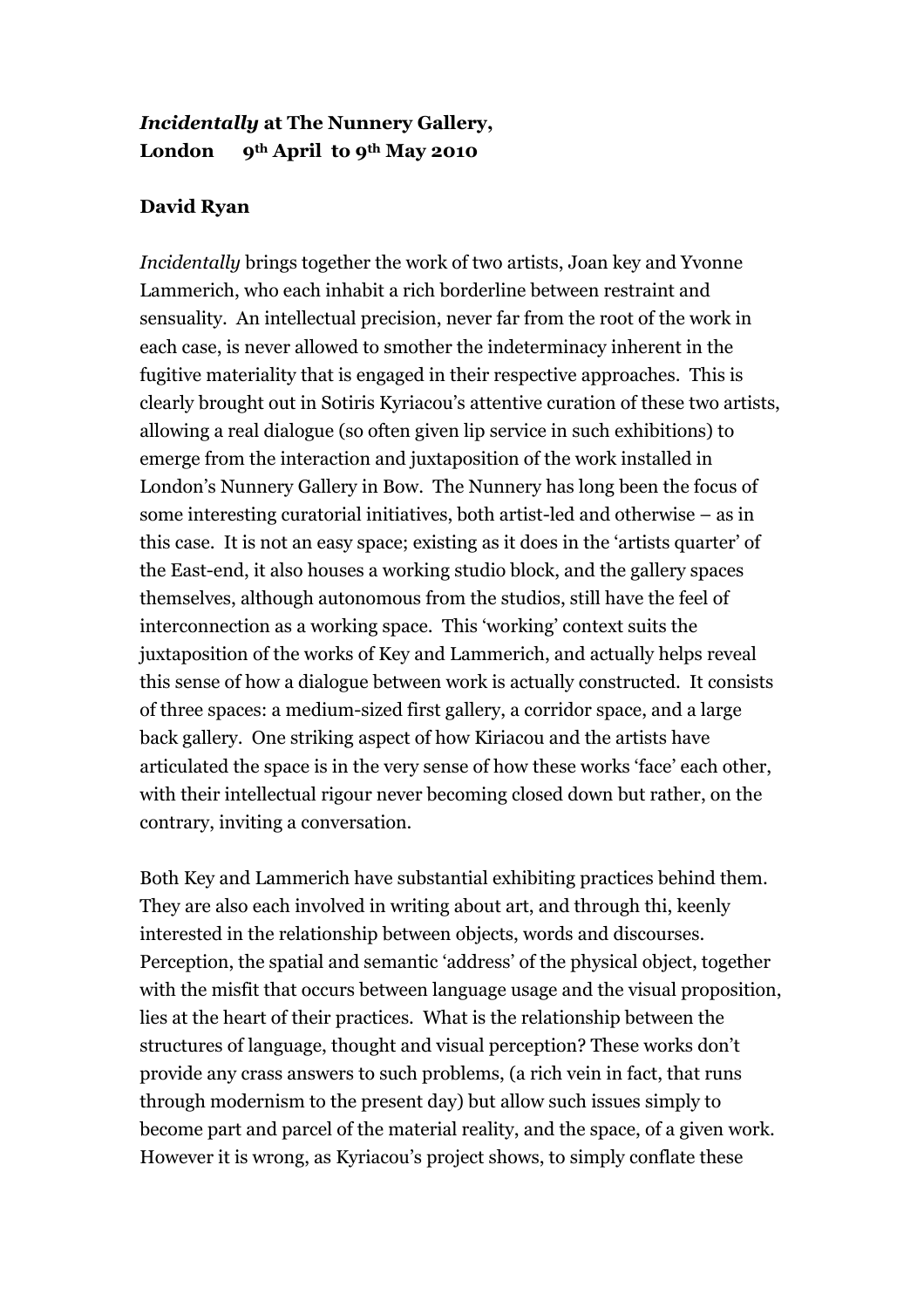artists as I have just done here. There are marked contrasts in how they articulate these concerns as well as clear overlaps. We could say that they confront these issues from different vantage points; in the sense that while both use an expanded or exploratory use of medium, Key comes from the position of painting, while Lammerich that of sculpture (in its broadest sense). This difference is laid out in the first gallery with Key's shelf painting (*Pieces of Paper* 2010) with its pale, ephemeral sensation of yellow lines reminiscent of lined writing paper. This extremely delicate optical surface is contrasted by the physicality of the wooden support/object, which is exposed at edges, creating either vertical or horizontal borders that are as crucial to the pieces as the applied painted surface itself. The shelf locates these objects as a collection, lending an air of informality to the slow construction of their sense of 'thingness'. *Aleatoric Process (no.5* 2010) a diptych on two panels might be seen to explore similar concerns, except larger and more irregular. A relationship between symmetry and asymmetry is explored, with the colour turned up slightly. Key's choice of yellows in her work exemplifies the relationship between colour as both relational and yet also operating as an external impact or interruption to surface, as in hazard markings or signs in the everyday environment. The overall effect of *Aleatoric…* is that of a graphic score – a notation (relevant to Key's experiments in this direction with notation for musical performance) that brings to mind something like Earle Brown's *Four Systems* (1954) but more persistent in its nuanced visuality.

If these works imply the open gesture of invitation – whether that of a surface awaiting to be written on, or a score to be interpreted (the possibility of creative openness), Lammerich's piece in the same room explores the opposite: that of finding an image which acts as a generative notation for a specific piece to be formed. She does this in *Abitation* (2008) where a drawing from the 17th century by Samuel Champlain of a fort in Quebec City acts as a template for a construction in real space. What interested Lammerich here was the quasi-medieval space – early Sienese almost – that is articulated by the drawing. As a model of space it does not translate into three dimensions very comfortably, but this is exactly what informs the piece. The frontality of the work, in its sculptural reconstruction, is demarcated by being painted white, with the 'back' of the drawing (that which is unseen by the viewer facing it – a situation that fascinated French phenomenologist Maurice Merleau-Ponty) is left as simply the raw materials of MDF. In *Words* (2010) Lammerich presents a condensed, concentrated material residue – like paint